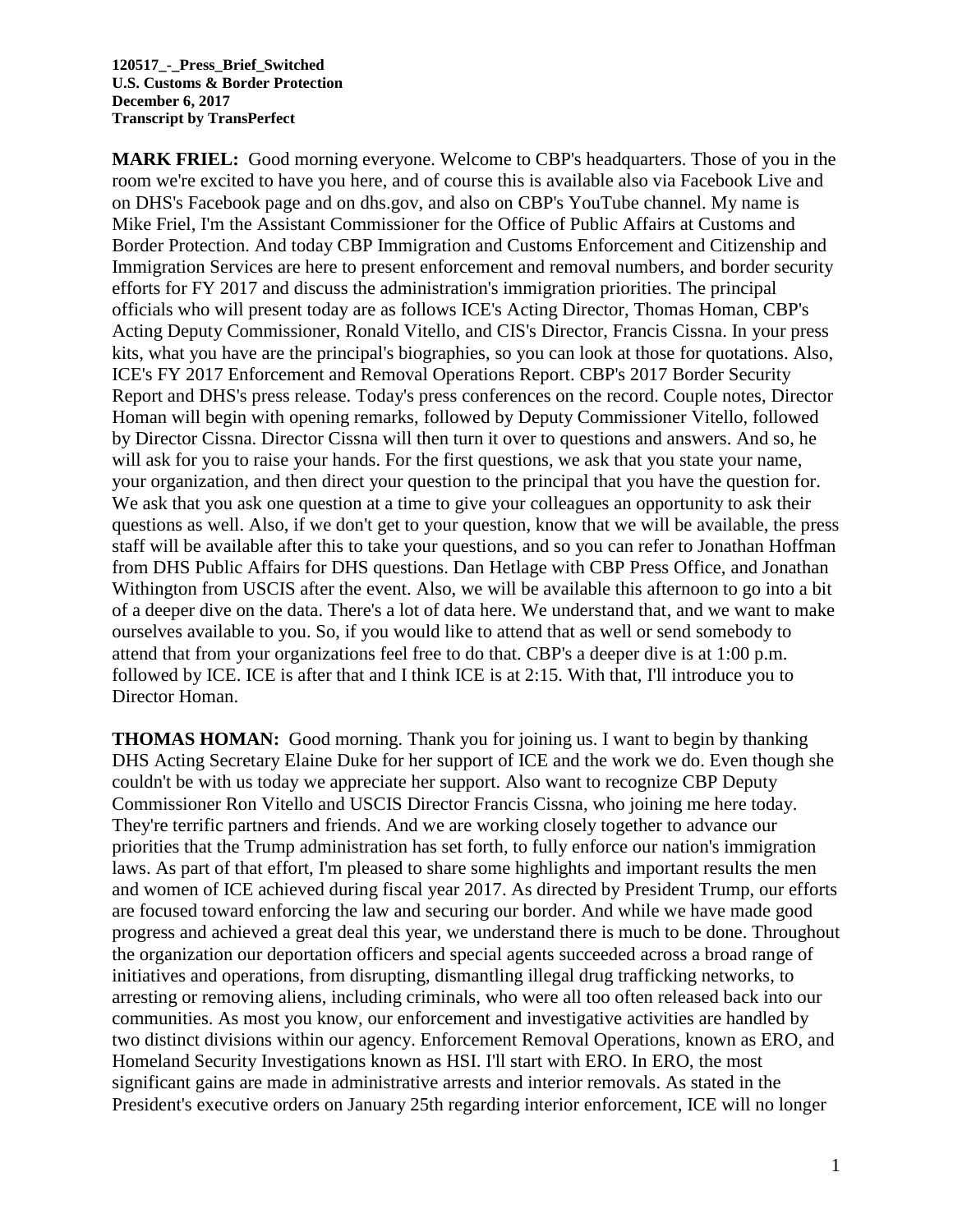exempt any class removal alien from potential enforcement activity. In other words, the officers are empowered to do their sworn duty and enforce the law as it was written and enacted by Congress. Administrator arrests totaled more than 143,000. Of those, 110,568 occurred after January 20th which is a 42% increase over the same time period last year. I read a lot of stories and comments over the past several months falsely accusing ICE of conducting indiscriminate raids and sweeps arresting people at churches, arresting people at hospitals. I repeatedly said that it's false. We conduct targeted enforcement operations. Every person we arrest we know exactly who we're going to arrest and where we're going to arrest them, based on a lot of investigative intelligence data. Here the data supports exactly I just said. Ninety two percent of all aliens arrested by ICE this year had criminal convictions, were an immigration fugitive, or they were an illegal re-entry. That means they were formerly removed from the country and re-entered the country again illegally, which is a felony itself. This is also proof that ICE officers know how to prioritize without overly prescriptive mandates. We've got 20,000 employees that do their job very well and the numbers show they operated at perfection this year under the President's mandates. For those who say that ICE no longer prioritizes criminals, fact, we arrested more criminals this year than we did last year. These numbers speak for themselves. The men and women of ICE prioritized exactly as the mission dictated. The direction from the top may change, but the consistency and excellence of the results delivered by the deportation officers is steadfast. I couldn't be prouder of the men and women of ICE. Interior removals were also significantly higher in FY 17 than they were the year before. In FY 17, ICE removed more than 81,000 aliens from the interior of the country. Over 61,000 of those removals occurred after January 20th. That's an increase of 37% over last year. While the historic low and CBP's border apprehensions led to a slight decline in overall removals, ICE's strong interior enforcement efforts nearly made up all the difference. Overall removals are down because the border is under better control than it has been in 45 years. That's a good story. Finally, I'm happy to report that the number of countries who do not cooperate in return of their nationals has decreased. [INDISCERNIBLE 00:07:54] last year at 24, to 12, and now 9. Furthermore, the number of countries who are in danger of being labeled uncooperative has fallen from 47 to 36. We've also just issued visa sanctions to four additional countries in FY 17, which sends a clear message -cooperate or face consequences. The results achieved by the special agents of Homeland Security Investigations are equally impressive. First our efforts to uphold public safety were strengthened by more than 4,800 criminal arrests made in national anti-gang operations. In addition, a renewed focus on identifying and dismantling the ultraviolent MS13 gang led to nearly 800 arrests in FY 17. That's an 83% increase over last year. ICE is also on the frontlines of the fight against illegal narcotics trafficking that is contributing to the country's deadly opioid epidemic. Our special agency seized approximately 7,000 pounds of heroin and more than 2,300 pounds of Fentanyl, a drug so deadly just a few grams will be lethal. As I've said these few statistics represent only a fraction of the success ICE's deportation officers and special agents achieved this year. A more detailed report of our results is available online and we'll also be holding a press call later to provide a more in-depth discussion of these numbers. At the conclusion of today's announcement, I'll be happy to answer any questions you may have. As I said this is this is positive progress, which the men and women of ICE have been able to achieve with existing resources. But like I also said, more needs to be done. We've maintained the dedication shown by personnel by matching it with more staffing resources as the president requested. We need to address misguided policies and loopholes that only serve as pull factors for more illegal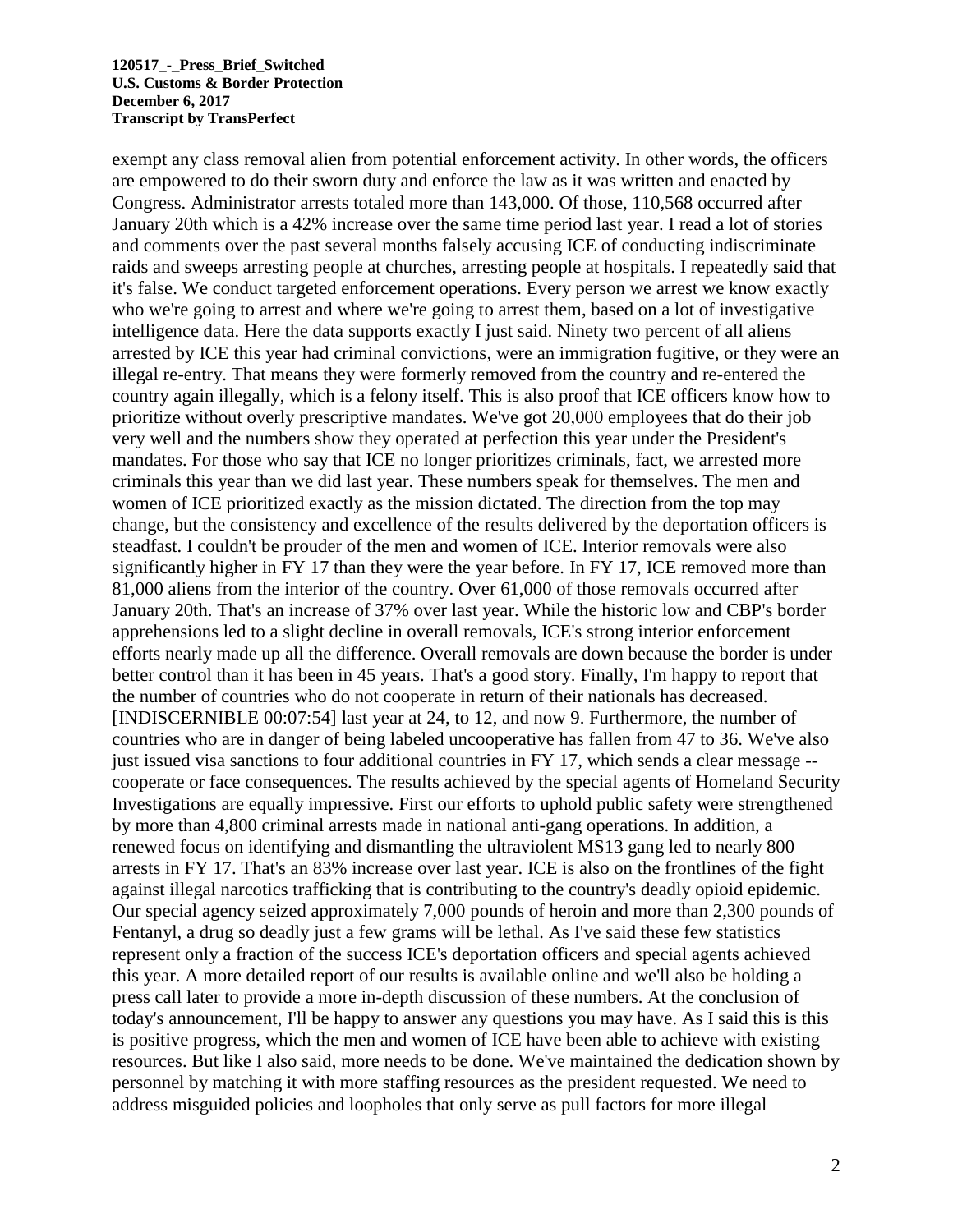immigration. The administration taking into account the impact of immigration law enforcement officers has proposed several goals that seek to address these challenges.

### **[00:10:04]**

And I stand ready to work alongside my partners here today to advance these priorities. We sent a list of priorities and policy changes and judicial challenges to the Hill a few weeks ago. And I read a lot of media that they were created by the White House. There's nothing further from the truth. The three men on this stage wrote the majority of those requests to the Hill. These requests based on a lot of years of experience on the frontline and what we need to be even more successful than we've been this year to close those loopholes. We must continue to target violent gangs like MS13, and prevent them from rebuilding what we've begun to dismantle. And we need to hold sanctuary jurisdictions accountable for putting innocent lives at risk by shielding criminal aliens from enforcement. These numbers are really impressive this year despite the sanctuary city move that requires more resources and more work to find these public safety threats that were released back in the community by jurisdictions that want to call themselves sanctuaries. I want to thank you for your time. I'd like to turn it over to Deputy Commissioner Rob Vitello of U.S. Customs and Border Protection. Ron.

**RONALD VITELLO:** Good morning everyone. I'm honored to be here with my colleagues from ICE and USCIS. Thank you Director Homan and Director Cissna. Before I get to the report and our numbers, I want to recognize the hardworking men and women of CBP. Working on the front lines they do a lot to protect this great nation. They do an exceptional job and we're very proud of them. Turning to the report, today we are releasing the CBP Border Security Report for Fiscal Year 2017. I want to emphasize that this is truly a team effort. So, I want to thank the Department as well as our partners in ICE and CIS. The report summarizes CBP's Border Enforcement efforts which reflect our focus on counterterrorism, countering transnational organized crime, and protecting our southern northern and coastal borders. The report contains important data about enforcement, use of force, recruiting hiring and retention, and the border infrastructure and technology. For fiscal year 2017 CBP reported 310,531 apprehensions by the U.S. Border Patrol between our air, land, and sea ports of entry, and 216, 370 inadmissible cases by CBP officers at our ports of entry in 2017. That's a 23.7% decline over the previous year. Illegal immigration along the Southwest border in particular declined sharply from January 21st to April which was the lowest month of border enforcement activity on record. In May however we began seeing a month over month increase in apprehensions and inadmissible cases along the southwest border, notably from children, either as part of a family unit, or unaccompanied by their parent or legal guardian. We remain concerned about the steady increase in the flow of unaccompanied children and family units from Central America. This trend is enabled by legal and policy loopholes which are exploited by transnational criminal organizations engaged in human smuggling and trafficking. CBP seized nearly 97 million in unreported currency, more than 2,300 firearms, and more than 305,000 rounds of ammunition through our enforcement process. And CBP also played a critical counternarcotics role resulting in the seizure of more than 2.14 million pounds of narcotics and the disruption of more than 81,000 pounds of narcotics and 2017. We've also seen a significant increase in the seizure of fentanyl and other synthetic opioids over the past three years from roughly two pounds in fiscal year 2013 to nearly 1,500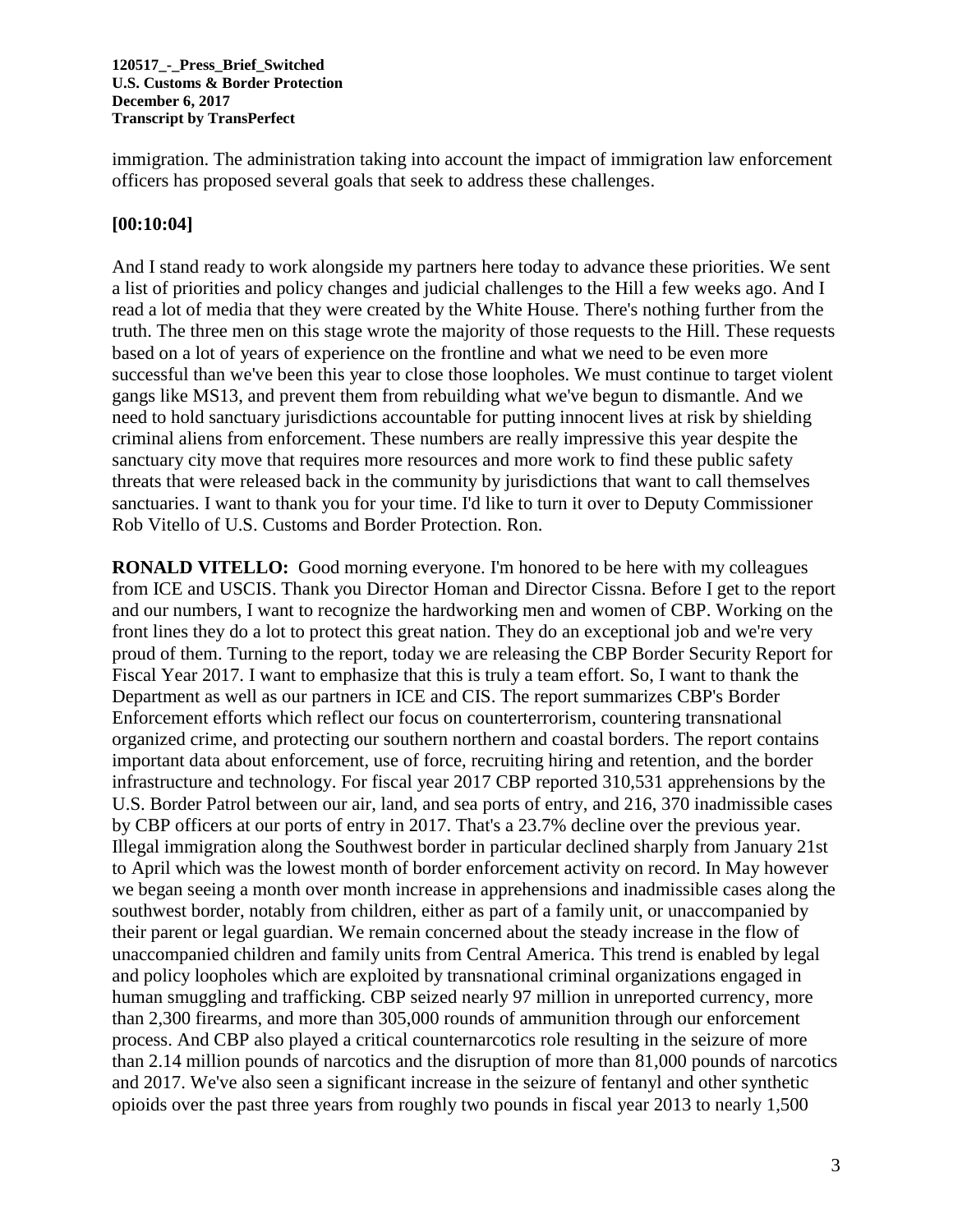pounds in fiscal year 2017, and mainly through the International Mail and Express consignment facilities. I also want to mention the contribution of our air and marine operations. In addition to flying support for nearly 12% of all Border Patrol apprehensions, in FY 17 Air and Marine personnel operating in the illicit drug transit zone in the Eastern Pacific and the Caribbean contributed to 155 seizure or disruptions and interdiction events, stopping over 209,390 pounds of cocaine. This effort is part of the Joint Interagency Task Force South, which coordinates long range aerial patrols and surveillance missions as part of Operation Martillo. Use of force -- the job of the men and the women who wear the uniform is dangerous. Despite the decline in apprehensions this year, assault on CBP agents and officers increased by 44.8% to 847 in 2017.

### **[00:15:00]**

Meanwhile CBP law enforcement officers use of firearms declined to a record low of 17, a 69% drop from a high of 55 incidents in 2012. This trend follows a number of CBP initiatives recently undertaken. Creation of the use of force investigative teams, use of force review boards at both the national and local levels, enhanced scenario based training, improved reporting, and the creation of the law enforcement safety and compliance directorate. We've also been more transparent in our response to the use of force incidents, posting data on our website and releasing the results of the National Use of Force review board proceedings. Recruiting, hiring, and retention -- as many of you know, CBP has faced and continues to face challenges in hiring and retention. Nevertheless, CBP surpassed FY 16 hiring by 14%, adding 1,477 law enforcement officers, compared to 1,291in 2016. The administration has instructed us to hire an additional 5,000 Border Patrol agents. This also means we will make collateral hires for mission support as well as to address backfill attrition and close staffing gaps across all three uniformed components. To meet the executive order hiring mandate, CBP is working to implement modifications to the administration of the polygraph exam, the entrance exam, and physical fitness testing. To be clear CBP is not lowering standards in order to meet this frontline personnel requirement. Our hiring process will continue so that only individuals with the highest integrity serve as agents and officers safeguarding the nation's border. In response to the President's executive order on border security and immigration enforcement improvements and subsequent guidance from the Department of Homeland Security, CBP selected six contractors to build eight wall prototypes on the border near San Diego. Construction began in September and was concluded in October, and we have begun testing and the evaluation phase. We know however that the wall is part of a larger enforcement security system, so we are committed to using new technologies to augment our resources and employ such sensors, lighting, radar, and mobile towers. In September the U.S. Border Patrol Tucson sector began evaluating small unmanned aircraft systems in the operational environment as part of a pilot program. The remotely piloted SUAS will enable Border Patrol agents in the field to provide reconnaissance, intelligence, surveillance, tracking, capabilities and difficult to access or otherwise high-risk areas. After measuring and both hot and cold weather capabilities CBP expects a final review, including decisions about future investment and program expansion in the late spring of 2018. I appreciate your attendance at today's conference. I am grateful for the participation of our law enforcement. I'll now introduce the Director of USCIS Francis Cissna.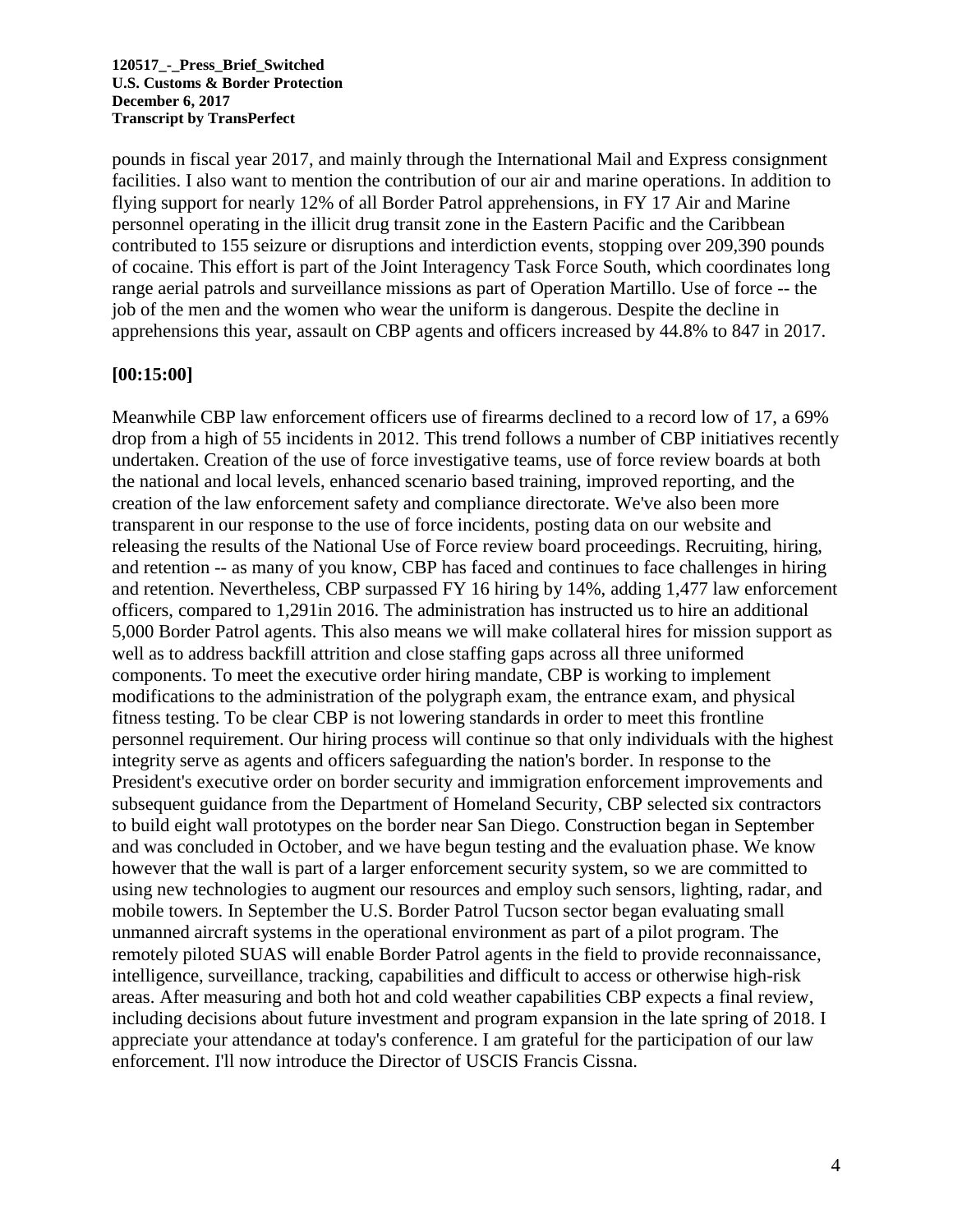**FRANCIS CISSNA:** Thank Ron and Tom for the invitation to appear with you today, and thank you also to the men and women of the Department of Homeland Security who worked so hard this year to secure our borders and safeguard our cities. President Trump has made it his administration's priority to ensure that our immigration laws and policies promote national security and public safety as well as protect the interests of American workers. USCIS carries out this mission by administering a lawful immigration system. We strive to safeguard the integrity of the system and to ensure that those who immigrate to the U.S. share our civic values and seek to make positive contributions to our nation. As you've heard today the men and women of DHS have been working hard to stop illegal immigration, secure our borders, and protect American jobs. USCIS is proud to partner through our fraud detection and national security directorate with federal law enforcement to provide critical information for immigration enforcement initiatives. Cited as an example the recent Operation Matador gang enforcement action that USCIS helped with. The President's priorities ensure that our immigration system aligns with the needs of our economy and protects against ever evolving national security threats. Among these priorities are ending extended family migration, ending asylum abuse, and shifting to a merit based immigration system. Extended family migration is a process by which extended family members, nieces, nephews, and others outside the immediate family unit are admitted to the United States through a family based chain. Preliminary data from fiscal year 2017 shows that two out of three of our 1 million plus immigrants were admitted in family based categories. Only 66,000 of that 1 million lawful permanent residents were admitted based on their skills or job offer.

## **[00:20:05]**

We also need to ensure that undeserving individuals are not exploiting the asylum system to remain in the United States. This requires tightening our asylum standards and imposing penalties on individuals who commit asylum fraud. Thousands of frivolous or fraudulent asylum claimants are released into the country each year pending their court date often years in the future. We must take action to bring integrity back into the asylum process. We also need Congress to help us protect the American workforce by requiring you verify, and strengthening laws to stop employment discrimination against U.S. workers. Overall our immigration system works best when CBP, ICE, and USCIS come together to stem the tide of illegal immigration to our country, through strong border and interior enforcement, coupled with commonsense immigration policies that prioritize America's safety for workers and our overall economic success. These key priorities are the guideposts for ensuring the security of our nation and its citizens. Thank you. So, at this point we are happy to take questions from the press. Yes.

**LAURA MECKLER:** I'm Laura Meckler from the Wall Street Journal. I have a question and then a quick statistical query [INDISCERNIBLE 00:21:31] for you. My question is about given the historic drop in apprehensions at the border, why is it necessary to spend billions of dollars on a border wall at this point? And my question for Mr. Homan, maybe he'll get this later, can you provide a -- you talk about the percentage of the arrests that are criminals, of course, your definition of criminal is different than the definition used by the prior administration. Can you give us -- well, it is, because you have a broader definition of what qualifies as a criminal -- can you give a percentage based on their definition, so we can see some apples to apples?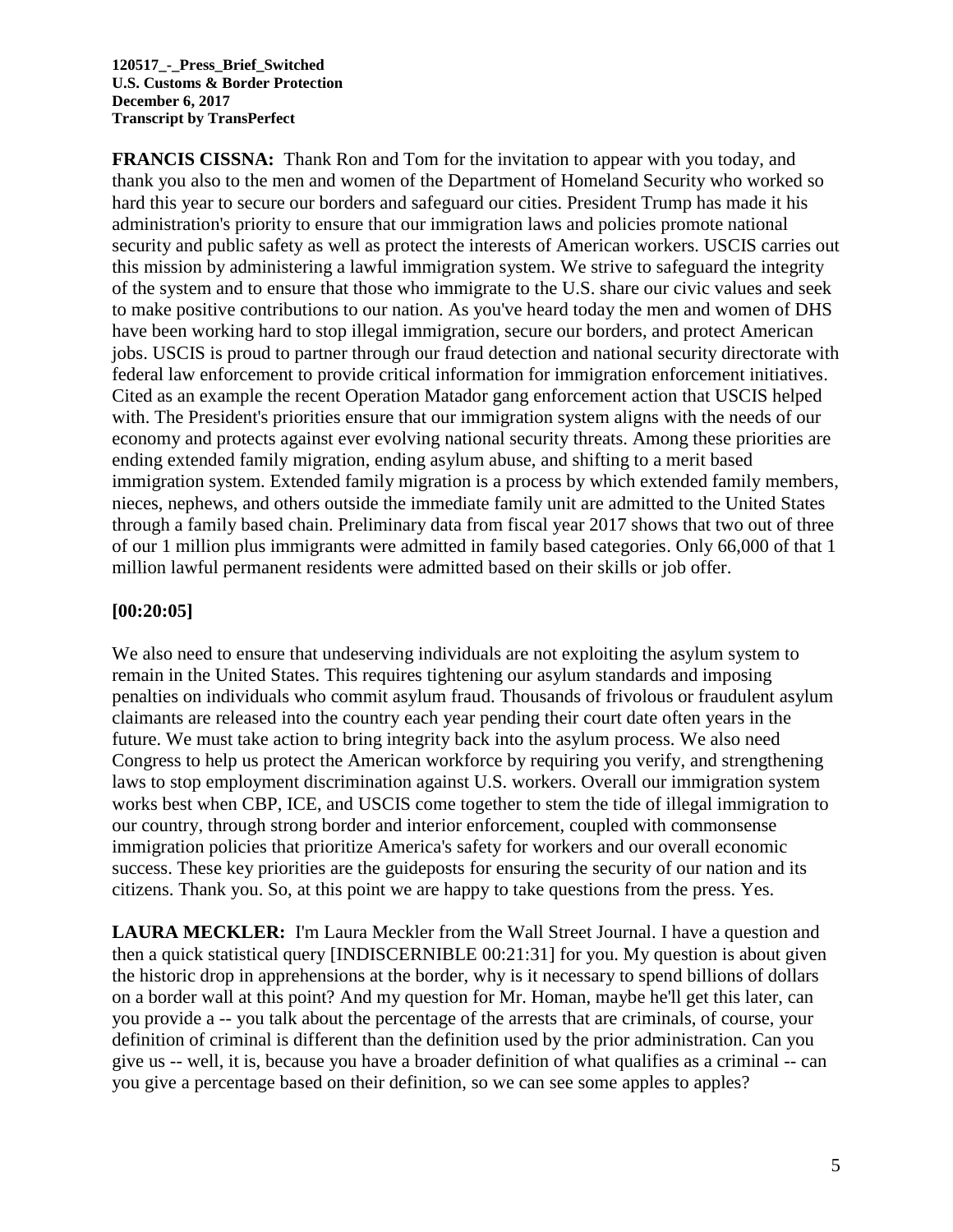**FRANCIS CISSNA:** So, on the question about --

**THOMAS HOMAN:** We can't hear you unless you get to the microphone.

**FRANCIS CISSNA:** So regarding your question on the wall we're not just asking for a barrier at the at the border. That's one of the tools in the toolkit. We're asking for increased situational awareness, we're asking for an enforcement zone at the immediate border. I've been in the Border Patrol for quite a while. I've been in situations where we failed to predict surges in illegal activity. It's good that the numbers are down, that the border's in more control than it's been in quite some time. But this is a time for us to accelerate those gains and having an enforcement zone and having the equipment for our agents to operate safely in will prevent future problems for us.

**THOMAS HOMAN:** If I answer your question about the percentage of criminals. First of all, the definition of criminals hasn't changed. Criminals still are those who have a criminal conviction. I think that's at 72% of those we arrested had a criminal conviction. The issue is under the last administration, they had to have a criminal conviction to even put a detainer on them, which means you could be arrested for a serious crime, be in a county jail, we weren't even allowed to put a detainer on them even though they're in the country illegally and were arrested for significant crime. That was bad. So, this administration is making sense of that. If you're in this country illegally and you enter this country illegally, which is a crime within itself, let's remember that, and yet you commit another crime against a citizen in this country, you're a priority for arrest. And there is no prerequisite that you commit yet another crime to enforce immigration law. You know the IRS enforces tax law, we enforce immigration law. That's our job. And what we're going to do. So, there's no prerequisite you have to commit another crime for us to pay attention to you. Now the numbers 92% are important, here is why. Because the vast majority are criminals. We arrested more criminals this year than last year, which kind of takes the wind out of the sails of people that say we don't prioritize criminals anymore. We absolutely do, and the numbers prove it. But the remainder of the numbers are fugitives. These are people at billions of dollars of taxpayers' money to patrol the border, have immigration court, detention, billions of dollars of taxpayer money to give these people due process. Once a federal judge issues a final order from the bench they need to mean something, or there's no integrity the entire system. So, people had their day in court and are fugitives because they refuse to honor a judge's order are being held accountable. If we keep sending that message you can have due process at great taxpayer expense, get a final order, but you know what, you're not a priority, you're never going fix the border.

**LAURA MECKLER:** Is that part of the 72%, people with --

# [OVERLAY]

**THOMAS HOMAN:** No, that's in addition to the 72%. And the third piece of that bucket of 92% are those who re-entered the United States after being formerly deported, which is a felony. That's United States Code 1326. It's a felony on its face to re-enter this country after removal. So,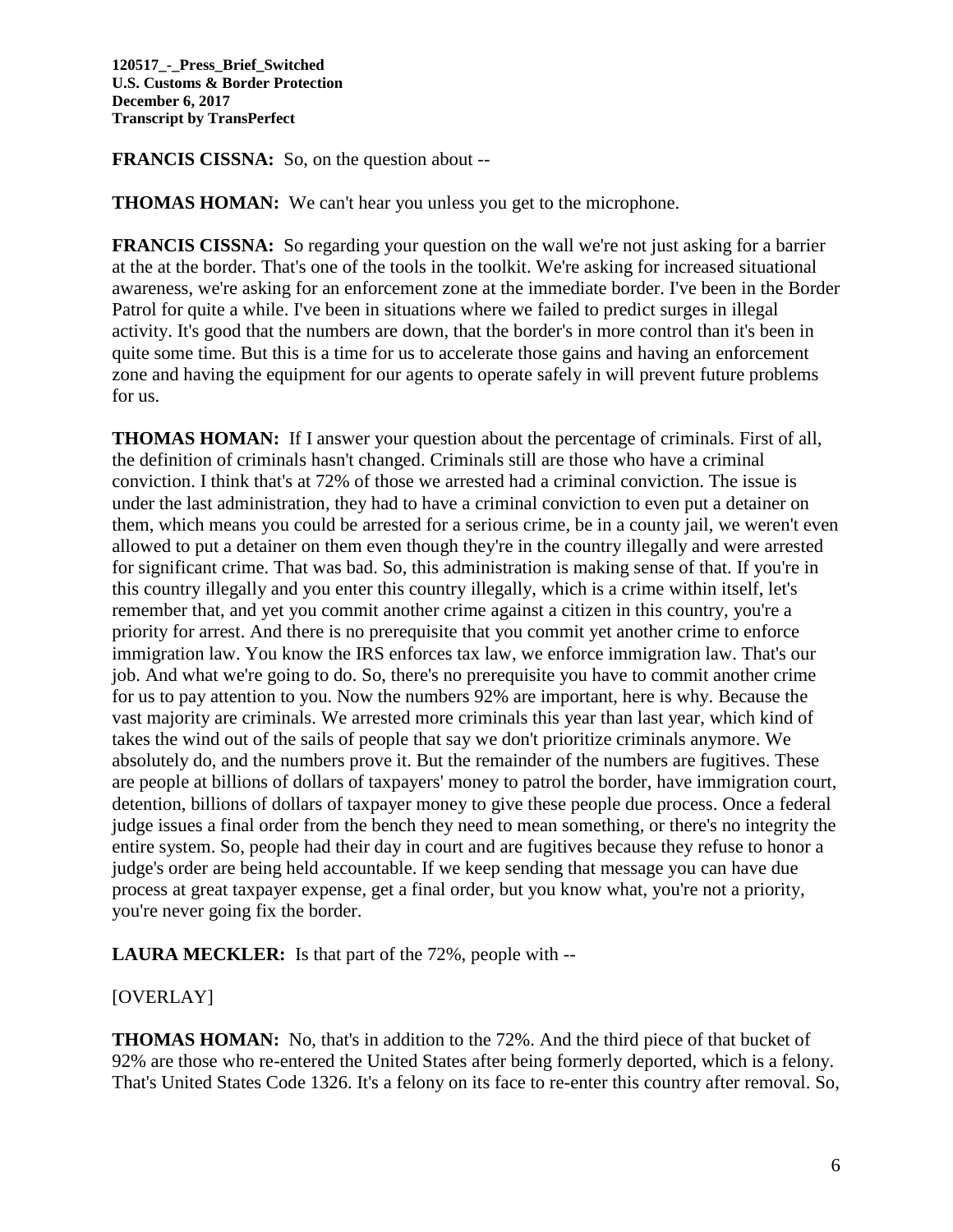the numbers clearly show the men and women of ICE are executing perfectly on the executive orders.

## **[00:25:03]**

They're doing a great job. Ma'am.

**FEMALE 1:** I'm just trying to follow up on Laura's question there. The argument that the President has made is that we need to have a border barrier, because people are pouring over the border, drugs are flying over the border. Your statistics show that there are fewer people coming over. So, can you just explain for the people who are listening, for the people who are watching, why we still need to have that physical barrier there?

**RONALD VITELLO:** In this society and all of our lives we use walls and fences to protect things. It shouldn't be any different on the border. Yeah, the traffic is down. That's a good thing. But we still need -- we are still challenge with access, we're still challenged with situational awareness, and we're still challenged with security on that border. And so, to take the 1,000 arrests a day to say that we're finished, it's not stating what the facts are. We're still arresting nearly 1,000 people a day coming across the border, most of that on the southwest border. So, we want to have more capability. We want more agents, we need more technology, and we want that barrier to have a safer and more secure environment.

**THOMAS HOMAN:** If I could add to that -- I've been asked that question a lot. I did start my career on the Border Patrol. Me and Ron pretty much started together a long, long time ago. Look, they built the border wall in San Diego, numbers went down tremendously. They built in El Paso they went down. They built in certain parts of Arizona it went down. Every place they built a wall barrier, it has decreased significantly the illegal crossings. Why would we not want to build a wall? What is the cost of national security and public safety? Why not make that investment? It's a wise investment. It's going to make this country safer. And this going drive the numbers even lower. I think it's a wise investment based on my 34 years' experience. Ma'am.

**FEMALE 2:** [INDISCERNIBLE 00:26:55]. My question is for you, Director Homan. ICE arrested [INDISCERNIBLE 00:27:02] spoke to the media and activists are saying about [INDISCERNIBLE 00:27:09] administration. Is that true? What do you have to say about that?

**THOMAS HOMAN:** I'm not surprised the activists make that claim. We get a lot of allegations every day. Absolutely. No there's no truth to the allegation. If the person was there illegally and he came to our attention we did our job. We did our sworn duty. We did the job that [INDISCERNIBLE 00:27:26] Congress enacted. Again, I want to make it clear that the President's made it clear in executive orders, there's no population off the table. If you're in this country illegally, we're looking for you and we're going to look to apprehend you. You will get your day in court. But after that day in court if the decision is you're going home. But as I said earlier in my presentation earlier, we get allegations every day against the fine men and women of ICE. And it's really sad, the vilification of these men and women. And men and women of the Border Patrol, these are people who chose the profession -- no one's getting rich in that job, but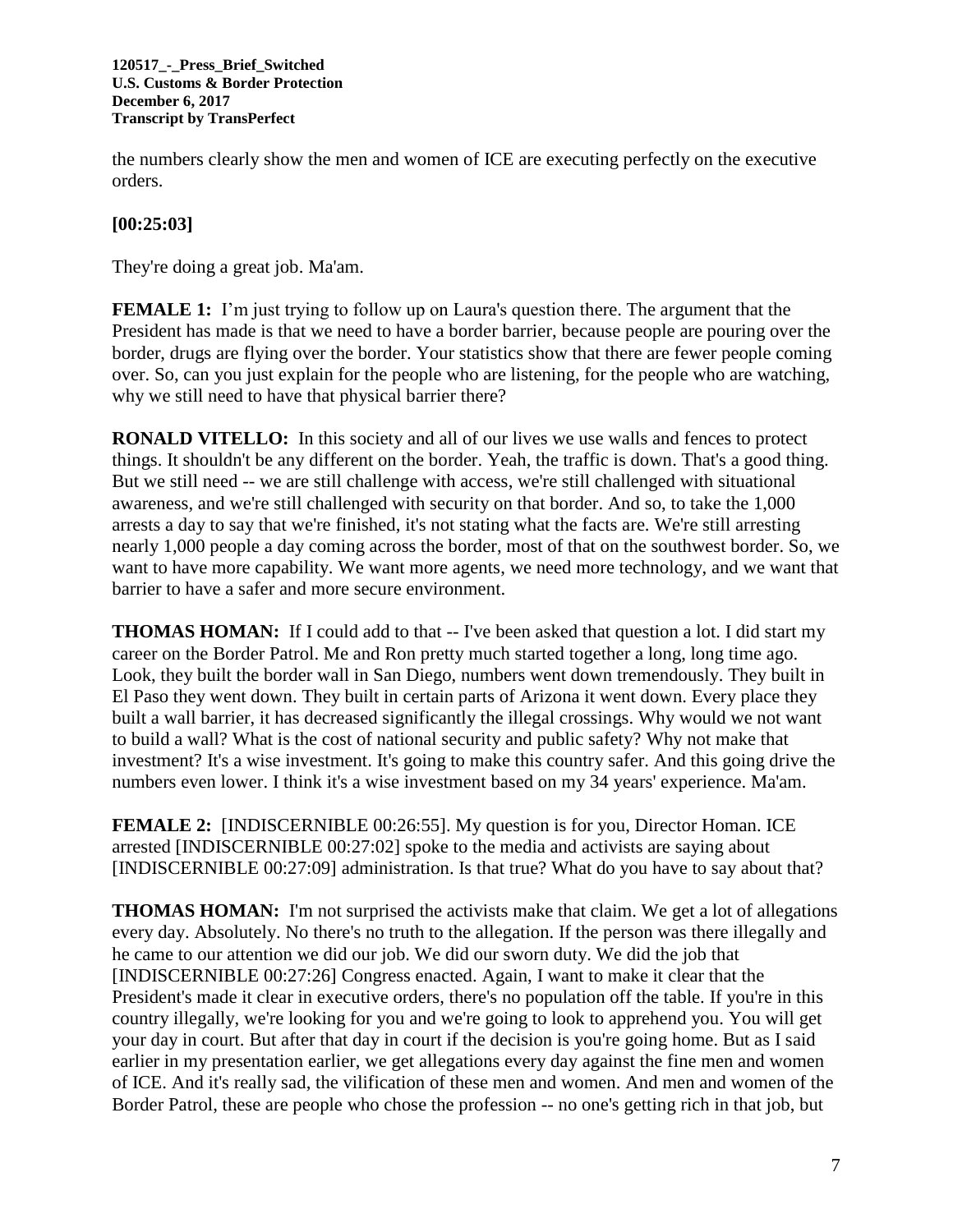they strap a gun to their hip every day to protect their communities, leave the safety and security of their homes and their families to defend this nation. The last thing they need is vilification from these activist groups and NGOs and the rest of them. These are 60,000 American patriots that chooses a profession to defend his country. I got nothing but great admiration for every one of them. Sir.

**MALE 1:** [INDISCERNIBLE 00:28:23] with U.S. [INDISCERNIBLE 00:28:25]. This question is for you [INDISCERNIBLE 00:28:27] Director. I understand that ICE -- that you were saying that ICE hasn't made -- it's not the case that criminals are not a priority for enforcement. But the 42% increase in people who have been apprehended for administrative violations, why has there been such a large increase for that particular group?

**THOMAS HOMAN:** Well, it's easy. When you go from 0 to 100, you're going to see an increase. Our last administration, unless you're a convicted criminal, you weren't a priority for us to go out and look for. This President, like him or love him, is doing the right thing. And people can argue all they want about priorities and the policies of this administration. What this president has done -- 45 year low on border crossing. That's not a coincidence that's based on this president and his belief in letting the men women of ICE and Border Patrol do their job. As far as a 42% increase in non-criminals, we've got to remember who they are now. These are these people who had their due process in the eyes of the law in front of a judge who got a final order. That needs to be executed. If we don't execute them, you're never going to fix the border. As long as people think they get by the fine men and women of Border Patrol, no one's looking for them, those days are over. We're looking for them and that's why when I testified three months ago, a lot people were attacked against -- that you need to look over your shoulder. It's not okay to violate the laws of this country. It's not okay. So, you should be concerned just like you and I would be concerned because speeding down a highway, we won't get a ticket. Or we lie on our taxes, we're going to get audited. If you choose to violate the laws of this country, you should be concerned that ICE is --

## **[00:30:02]**

that's the way it's supposed to be. And the rest of that non-criminal, we're talking about people that re-entered the United States after being removed. That is a felony on its face. So, if you look at what our priorities were on the criminals, the re-entries and the fugitives, we set our priorities all along -- which people said we didn't prioritize. Ninety two percent is pretty much perfection in the execution. Now let's talk about what the other 8%, which is collateral arrest. Let me tell you what most of those collateral arrests come from. They come from so-called sanctuary cities. When you release a public safety threat to the public, that is just foolish. It is stupid. And they say they're protecting immigrant community by not working with us in the jails and on these criminal aliens. First of all, it's a public safety issue. It's an officer safety issue where the men and women of ICE can't go in the safety, security, and privacy of a county jail to take a public safety threat into custody. Now we're forced to go out into their neighborhoods on their turf, without access to who knows what weapons to make these arrests, making the job of my officers even more dangerous. So, we're going to arrest them either way, which means if I can't get them from the jail, now we've got to go find them at their homes or the place of business. Chances are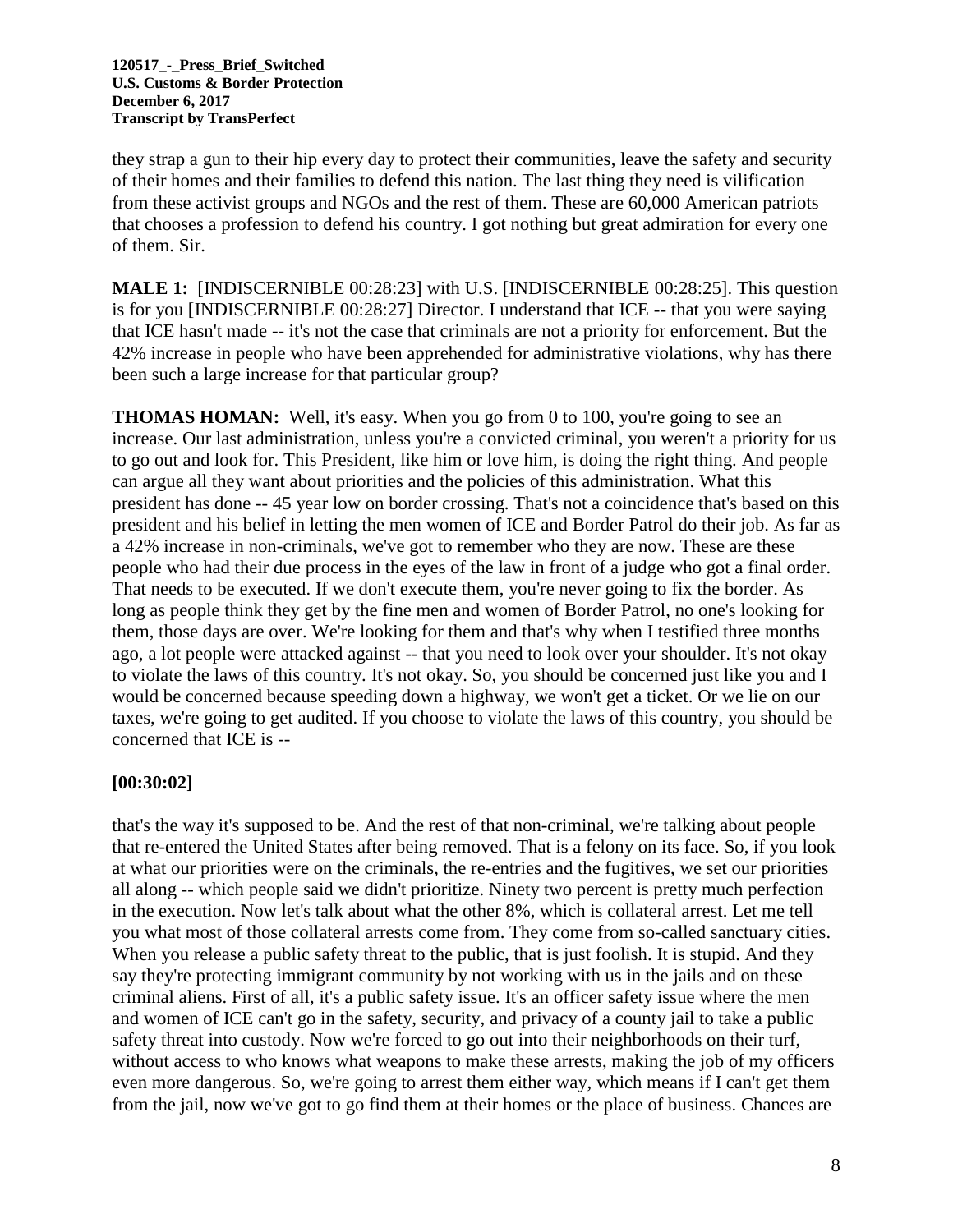when we go to their homes or place of business, we're going to find other illegal aliens that weren't even on our radar to begin with. Now they're on the radar. So, there's this falsehood being pushed out there. Are sanctuary cities protecting immigrant communities? No, they put immigrant communities at risk of more arrests because they're forcing our hand to go into neighborhoods.

**MALE 2:** Sir, I just want to rephrase the border wall question for Mr. Vitello. So, my question is during the campaign there was talk about the sea to shining sea wall. We've moved on from and that you've requested 1.6 billion for targeted 74 miles. Given the drop in border traffic, do you anticipate that this will be sort of the final request for a border wall, or do you anticipate making another request in the next fiscal year, and the next budget cycle?

**RONALD VITELLO:** The walls we have now work. The walls that we're asking for are going to help us do better. But the plan is we've evaluated -- the folks on the Border Patrol have evaluated the entire border. And so, the 1.6 for the request for '18 is the first tranche. There's going to be additional requests that go beyond that as well.

**MALE 2:** And if the border traffic remains at current levels or even lower, you still think that there would be another request for more mileage of border wall?

**RONALD VITELLO:** It's not just wall, it's an enforcement zone. And we want that in all of the right places. The traffic patterns will shift, that's been part of our history in my career. So, we have to shore up where we need it the most now, which is the Rio Grande Valley, and some replacement wall in San Diego. Those are the two priorities for next year, and then the traffic will change, and we'll adjust our priorities for the further on. But we need to be ready for that next push so we're not just what we're going to do next year but we're going to do in the following years.

**FEMALE 3:** [INDISCERNIBLE 00:33:03]. Thank you for joining us. During the campaign the President pledged to his base particularly a massive deportation plan of all 11,000,000 undocumented immigrants here. So, based on your trends that your seeing both on the border and interior enforcement, are you on track to meeting that promise -- fulfilling the promise deporting 11,000,000 people. I think he said within the first year. I forgot the timeframe. But are you on track to meeting and fulfilling that promise?

**THOMAS HOMAN:** Look, [INDISCERNIBLE 00:33:39] I think ICE is -- we're hitting on all cylinders with our current resources. The President's asked for 10,000 more officers. We certainly need them. A large amount of those will be deportation officers, to look for the criminals on the street and to look for those who are fugitives. And there's going to be a tranche of those officers also are going to be special agents who will work worksite enforcement cases, immigration, alien smuggling, alien trafficking, and so forth. So, I think we're all cylinders. Now the numbers are very impressive considering this President's only been in power since January. A 400% increase in interior arrests is impressive. Nearly a 40% increase in interior removals, impressive. We're going to keep enforcing law. Now, we've asked for -- the President asked for 10,000 more officers. Last year I asked for 51,000 beds and we'll see where Congress comes out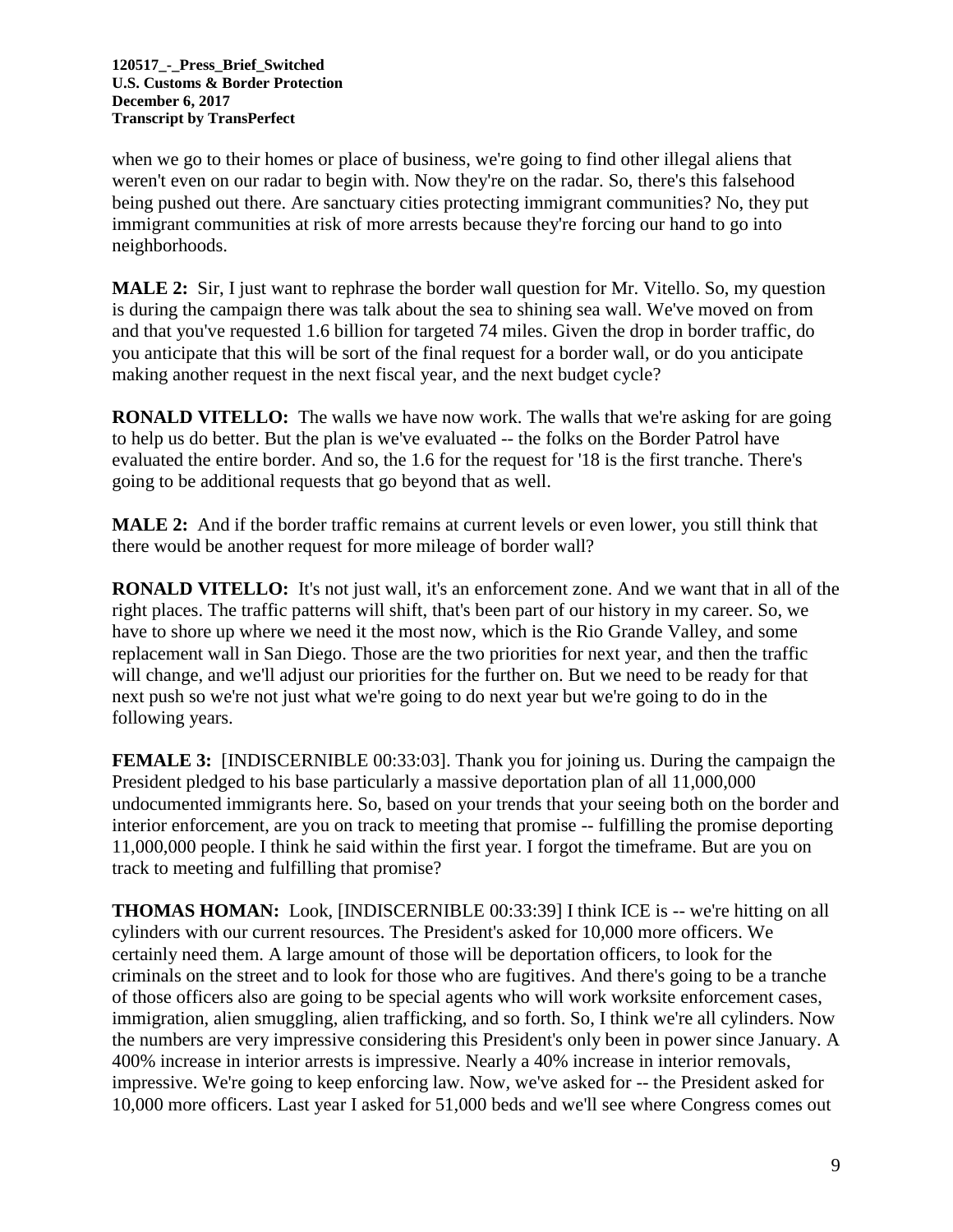with the present budget. We need more resources. And what's more important, we've made some great strides this year but all three of us have said, we need more to get this thing done. We've sent a list of policies up to the Hill asking for changes in certain policies and regulations, so we can enforce the law in a meaningful way across the board. So, I hope that answered your question. I mean as far as our resources are concerned, I think we're doing a lot.

**MARK FRIEL:** We have time for one more question.

### **[00:35:00]**

**MALE 3:** Yes, I'd like to ask a question. There was a bakery up in Massachusetts where they recently -- your agencies forced them to let go of 800 illegal immigrants. The shocking thing is that wages for Americans went up. And I'm wondering if you're going to do any more of these inspections of workplaces to help Americans.

**THOMAS HOMAN:** Absolutely. We've got to get rid of the magnets. That is that's one of the reasons for illegal immigration. If they can get come here and get a job. It's illegal to hire somebody who's not authorized to work in this country, illegal aliens. So, did we force that bakery to release those people? Well, yeah, we're enforcing the law. They can't hire people that are not authorized to work. As I said a few months ago, I have asked HIS, Homeland Security Investigations, I want to see at least a 400% increase in worksite operations. I think it's me -- not just -- we're not just talking about arresting the aliens at these work sites and putting them in front of a judge and having their cases heard in court. We're talking about employers who knowingly hire these people who are not authorized to work. And we still prioritize and work those who engage in peonage, and you know work slavery, and those who are trafficking in people. We prioritize what we get. Again, we've only got so many resources; we've got prioritize everything we do. But worksite enforcement is a big part of that plan. That's why we need to support e-verify. That's one of the things we asked Congress to do. We need to have a legal workforce. Francis, can you add to that at all about what we're asking for as far as --

**FRANCIS CISSNA:** No, that's right. The case that you just deduced, that baker in Chicago was a perfect example of how worksite enforcement works. If you enforce the laws and prevent people from not who aren't supposed to be working from working, it's only for the good for the American worker. In that case, I think the articles that I saw about that indicated that wages went up. There was that Smithfield hog processing facility back in North Carolina about ten years ago, same story. So, worksite enforcement is good. My agency supports it wholeheartedly. It results in absolute protections for American workers.

**MALE 3:** And I know in that case, you went after the labor supplier, the companies are now liable. From what I understand if they hired a labor through a labor broker, [INDISCERNIBLE 00:37:18] legal. Is there any chance you're going to go after the executives of the companies which hired the labor brokers to protect them, legally?

**THOMAS HOMAN:** Look, it's a case by case basis. Every investigation is a little bit different.